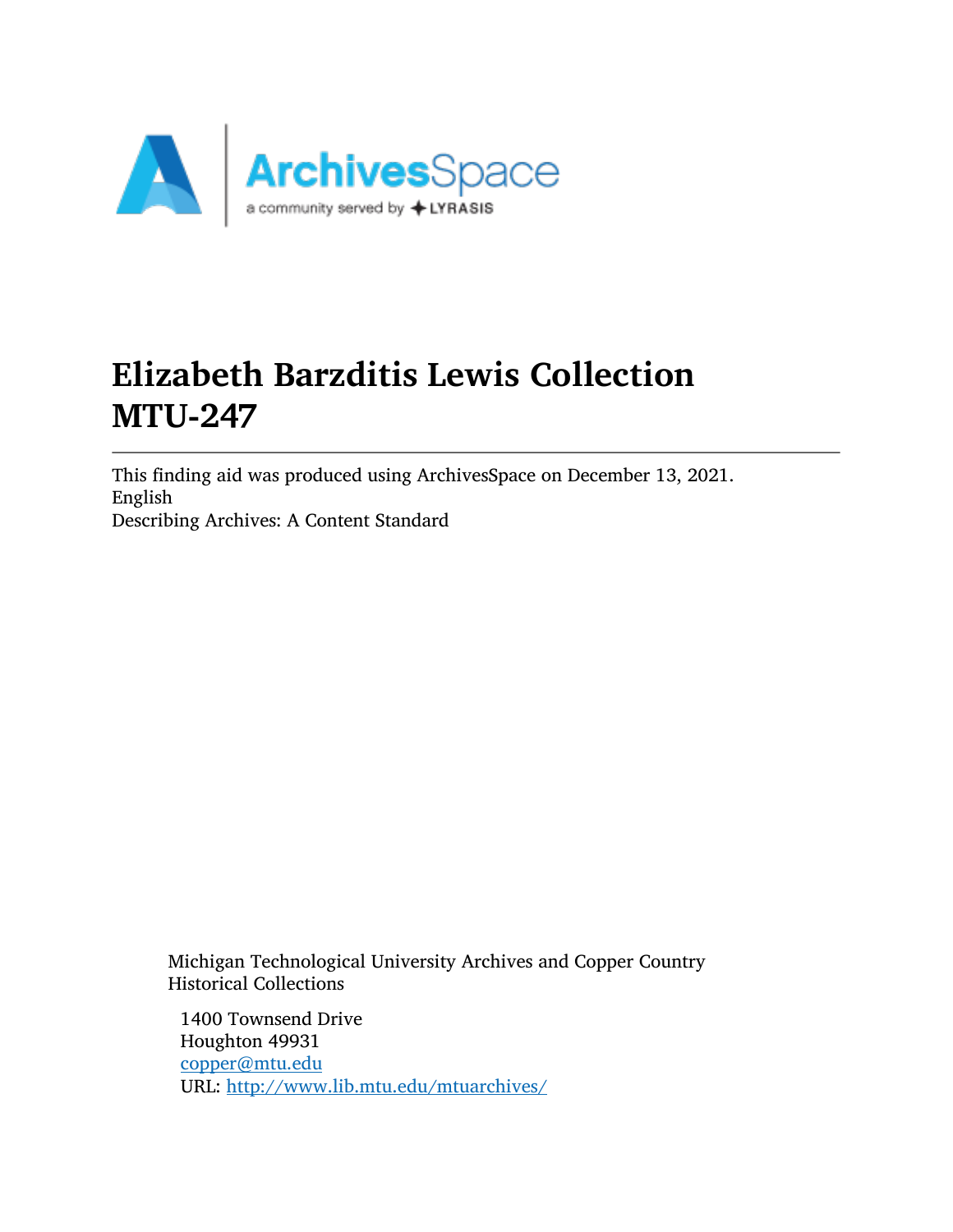# <span id="page-1-0"></span>**Table of Contents**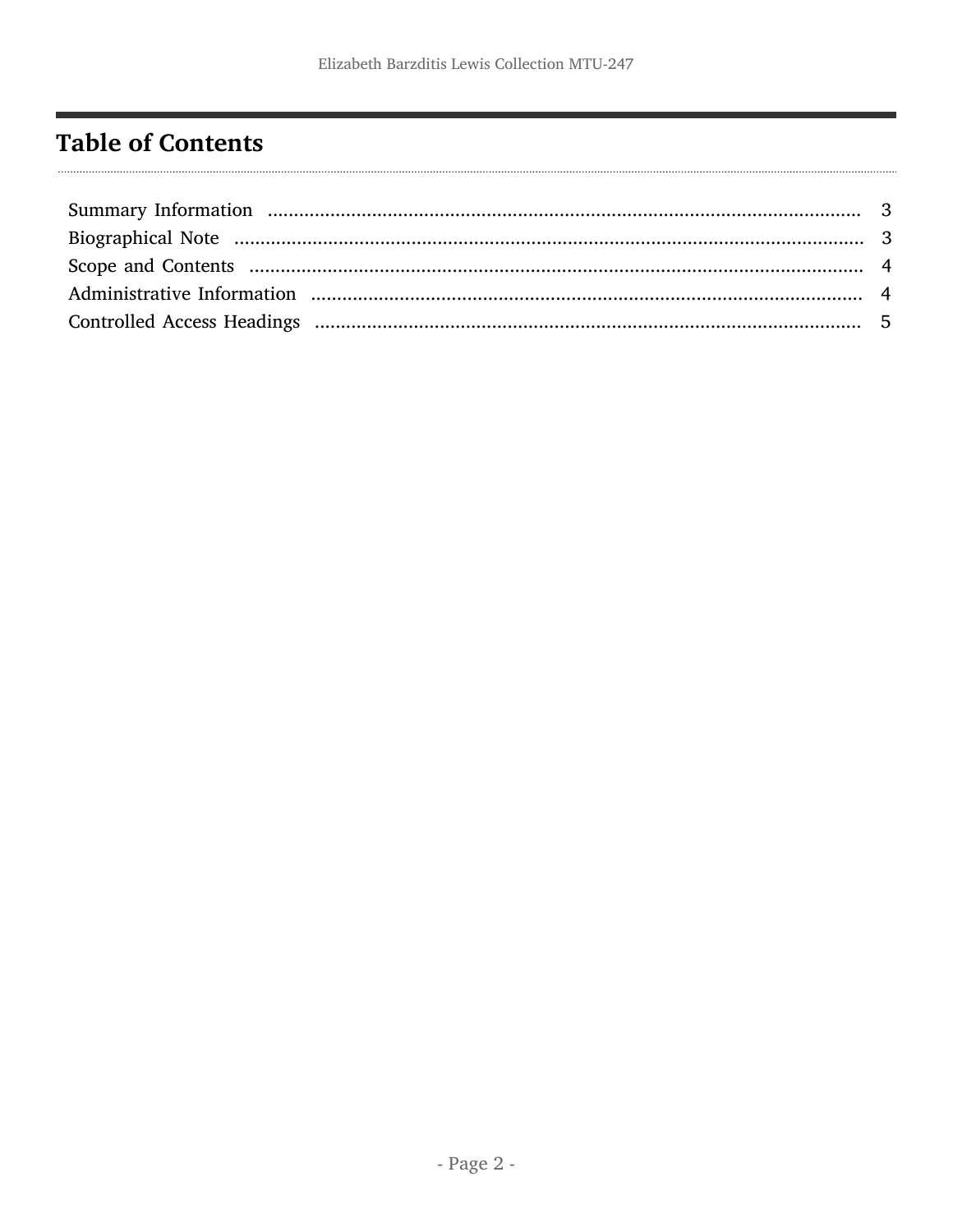### <span id="page-2-0"></span>Summary Information

| <b>Repository:</b><br>Title:                  | Michigan Technological University Archives and Copper<br><b>Country Historical Collections</b><br>Elizabeth Barzditis Lewis collection              |
|-----------------------------------------------|-----------------------------------------------------------------------------------------------------------------------------------------------------|
| ID:                                           | <b>MTU-247</b>                                                                                                                                      |
| Date:                                         | Undated                                                                                                                                             |
| Physical<br>Description:                      | 0.01 cubic feet 1 folder                                                                                                                            |
| Language of the<br><b>Material:</b>           | English.                                                                                                                                            |
| <b>Mixed Materials</b><br>$[sc_{\theta}box]:$ | $\overline{2}$                                                                                                                                      |
| [folder]:                                     | 39                                                                                                                                                  |
| Abstract:                                     | Collection, undated, of material related to Barzditis Lewis,<br>the original switchboard operator at Wadsworth Hall on the<br>Michigan Tech campus. |

## Preferred Citation

MTU-247, Elizabeth Barditis Lewis Collection, Michigan Technological University Archives and Copper Country Historical Collection, Houghton, Michigan.

^ [Return to Table of Contents](#page-1-0)

## <span id="page-2-1"></span>Biographical Note

Elizabeth (Boggs) Barzditis Lewis was born on November 15, 1902 in Milwaukee, Wisconsin. The family relocated when she was young and Elizabeth grew up in Sheboygan where she completed her early education, but at the age of 17, she became blind, and her schooling was prematurly cut short. Lewis was an accomplished singer from a young age and at 13 auditioned and became a regular performer on a local radio station. In 1924 she married Walter Barzditis and raised two children in Wisconsin before relocating to Hancock, Michigan. There she resumed her education at Suomi College in 1952 with the aid of other students, completing one year of schooling. After her husband's death in 1956, Lewis was hired as the first switchboard operator at Michigan Technological University working in Wadsworth Hall.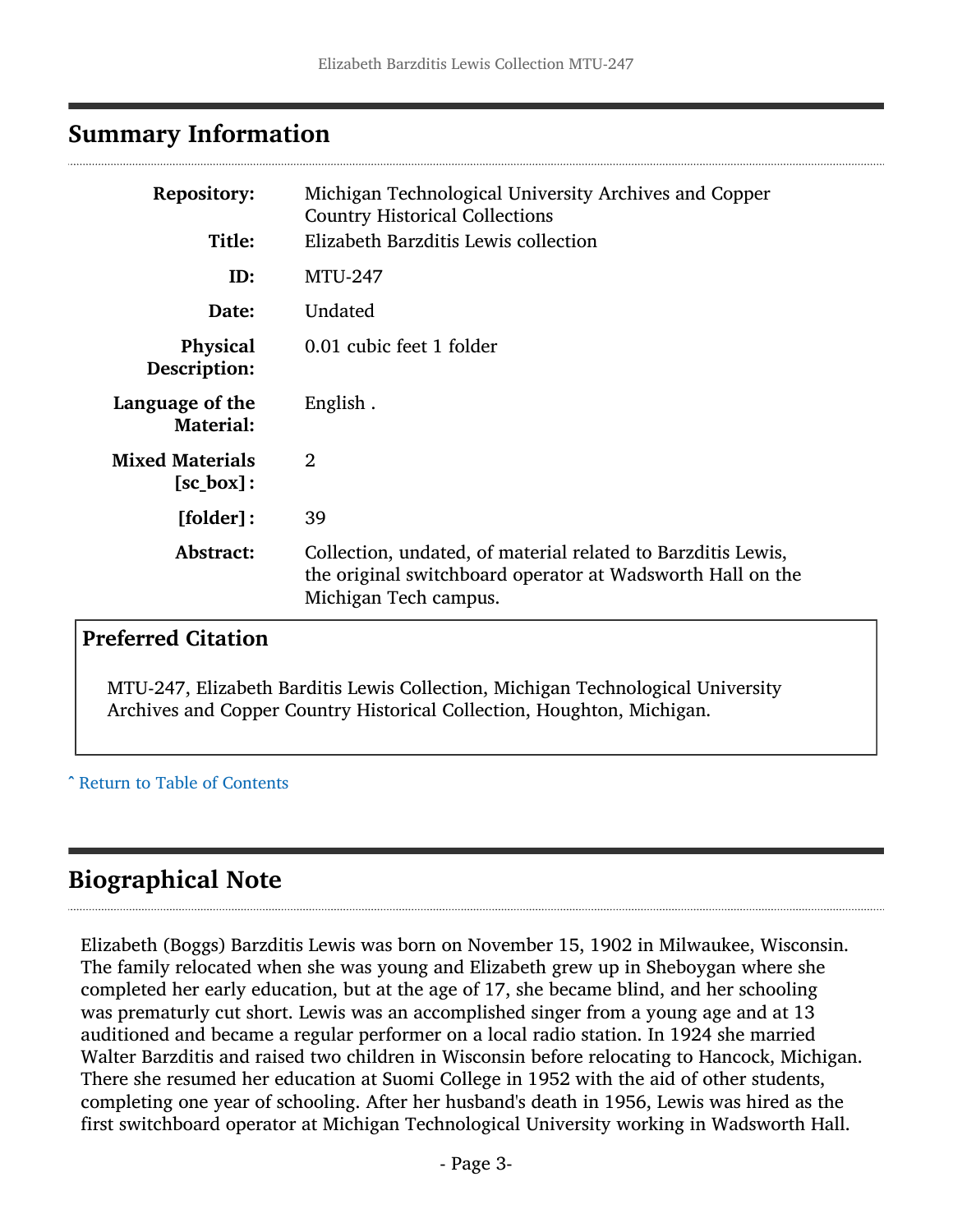In 1960 Lewis relocated to California where she became an accomplished writer, her works often referencing her life in the Copper Country. She met and married George Lewis in 1966, traveling extensively until his death in 1968. She continued to write and publish until her own death in 1996.

^ [Return to Table of Contents](#page-1-0)

### <span id="page-3-0"></span>Scope and Contents

Collection, undated, of material related to Barzditis Lewis, the original switchboard operator at Wadsworth Hall on the Michigan Tech campus. This material includes two biographies of Lewis, which includes black and white photographs of her on the front, one small print photograph, and one card designed by Lewis (maiden name, Boggs).

^ [Return to Table of Contents](#page-1-0)

## <span id="page-3-1"></span>Administrative Information

#### Publication Statement

Michigan Technological University Archives and Copper Country Historical Collections

1400 Townsend Drive Houghton 49931 [copper@mtu.edu](mailto:copper@mtu.edu) URL: <http://www.lib.mtu.edu/mtuarchives/>

#### Conditions Governing Access

Available for use in the Michigan Technological University Archives and Copper Country Historical Collections.

#### Conditions Governing Use

Various copying restrictions apply. Guidelines are available from Michigan Technological University Archives & Copper Country Historical Collections.

^ [Return to Table of Contents](#page-1-0)